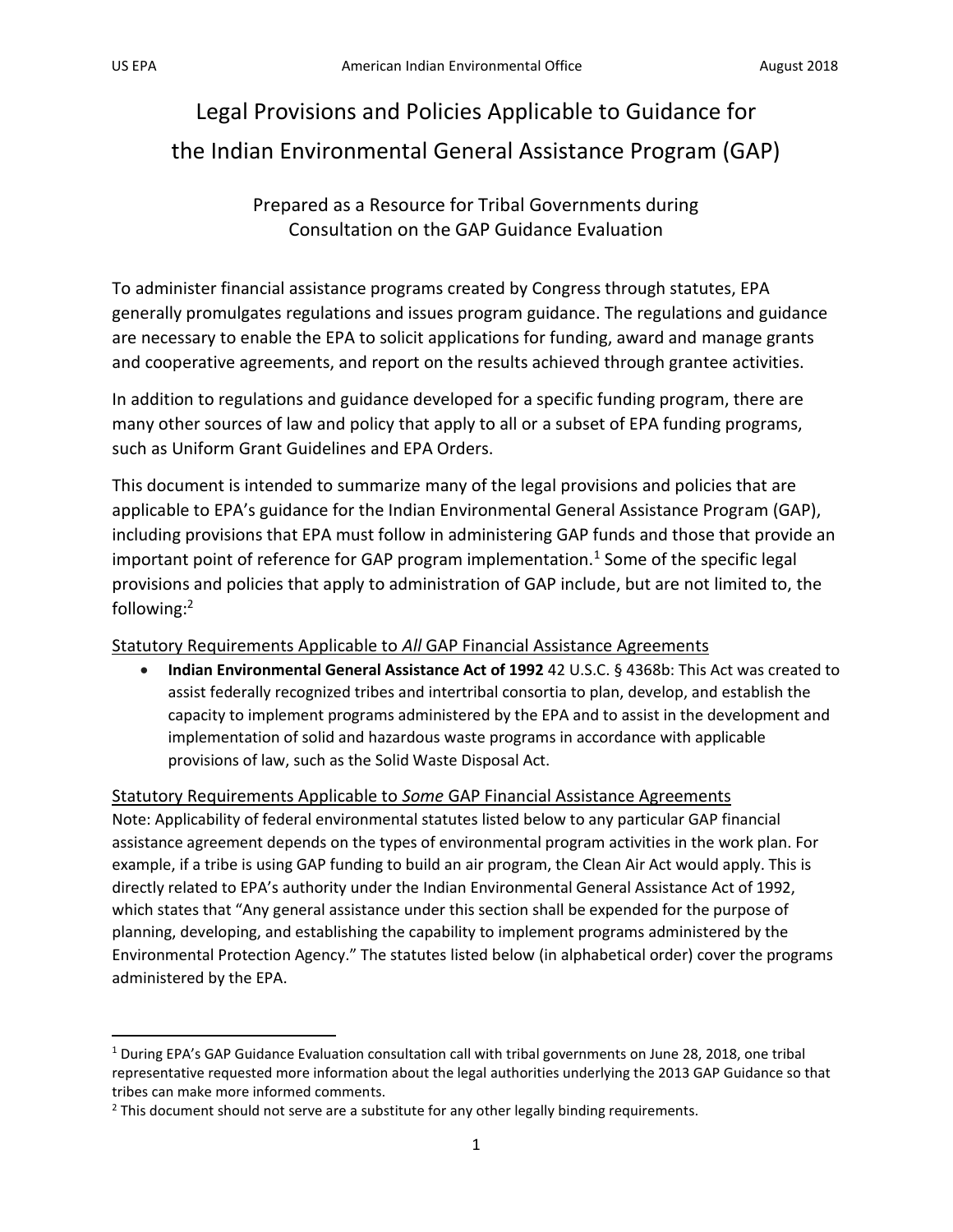- **Asbestos Hazard Emergency Response Act (AHERA)**: AHERA requires local education agencies to inspect public and non-profit private K-12 schools for asbestos-containing building material and prepare management plans to prevent or reduce asbestos hazards.
- **Brownfields Utilization, Investment and Local Development Act** (**BUILD**) 2018: The BUILD Act reauthorized EPA's Brownfields Program, and made amendments to the 2002 Small Business Liability Relief and Brownfields Revitalization Act. The Act authorized changes affect. brownfields grants, ownership and liability provisions, and State & Tribal Response Programs.
- **Clean Air Act (CAA)** 42 U.S.C. Chapter 55: The CAA is the comprehensive federal law that regulates air emissions from stationary and mobile sources. Among other things, this law authorizes EPA to establish National Ambient Air Quality Standards (NAAQS) to protect public health and public welfare and to regulate emissions of hazardous air pollutants.
- **Clean Water Act (CWA)** 33 U.S.C. 1251 et. seq.: The CWA establishes the basic structure for regulating discharges of pollutants into the U.S. waters and regulating quality standards for surface waters.
- **Comprehensive Environmental Response, Compensation, and Liability Act (CERCLA)** 42 U.S.C. Chapter 103, also known as Superfund: CERCLA is the primary federal law that ensures responses to releases or threatened releases of hazardous substances that may endanger public health or the environment.
- **Federal insecticide, Fungicide and Rodenticide Act (FIFRA)** 7 U.S.C. § 136: FIFRA governs the registration, distribution, sale, and use of pesticides in the U.S.
- **Indian Lands Open Dump Cleanup Act of 1994** 25 U.S.C. Chapter 41: Requires the Director of the Indian Health Service to: (1) study and inventory open dumps on Indian and Alaska Native lands; and (2) develop and implement a ten-year plan to address solid waste disposal needs on such lands.
- **National Environmental Policy Act of 1969 (NEPA)** 42 U.S.C. Chapter 55: NEPA requires federal agencies to assess the environmental and related social and economic effects of their proposed actions prior to making decisions.
- **Pollution Prevention Act (PPA)** 42 U.S.C. Chapter 133: PPA focused industry, government, and public attention on reducing the amount of pollution through cost-effective changes in production, operation, and raw materials use. Opportunities for source reduction are often not realized because of existing regulations, and the industrial resources required for compliance, focus on treatment and disposal.
- **Safe Drinking Water Act (SDWA)** 42 U.S.C. Chapter 6A: SDWA is the federal law that protects public drinking water supplies throughout the nation. Under the SDWA, EPA sets standards for drinking water quality and with its partners implements various technical and financial programs to ensure drinking water safety.
- **Solid Waste Disposal Act as amended, commonly known as the Resource Conservation and Recovery Act (RCRA),** 42 U.S.C. Chapter 82: This Act creates the federal framework for the proper management of hazardous and non-hazardous solid waste.
- **Toxic Substances Control Act (TSCA)** 15 U.S.C. § 2601 et seq.: TSCA provides EPA with authority to require reporting, record-keeping and testing requirements, and restrictions relating to chemical substances and/or mixtures. Certain substances are generally excluded from TSCA, including, among others, food, drugs, cosmetics and pesticides.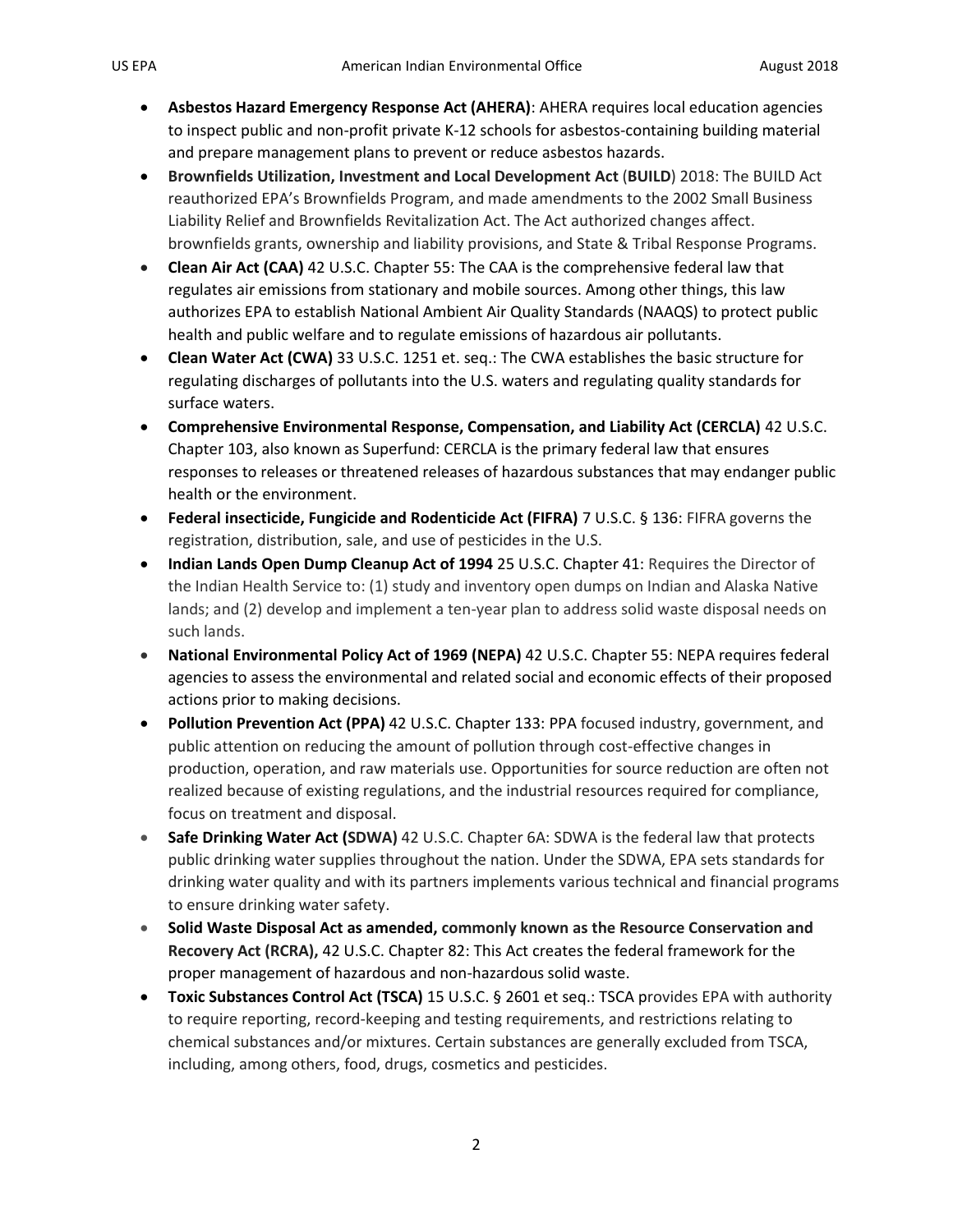## Regulations<sup>3</sup> Applicable to *All* GAP Financial Assistance Agreements

- 2 CFR Parts 200 & 1500 "Uniform Administrative Requirements, Cost Principles, and Audit Requirements for Federal Awards"
- 2 CFR Part 1536 Requirements for Drug-Free Workplace (Financial Assistance)
- 40 CFR Part 33 Participation by Disadvantaged Business Enterprises in United States Environmental Protection Agency Programs
- 40 CFR Part 35, Subpart B Environmental Program Grants for Tribes

## Regulations Applicable to *Some* GAP Financial Assistance Agreements

Note: Applicability of federal regulations listed below to any particular GAP financial assistance agreement depends on the types of environmental program activities in the work plan.

- 40 CFR Part 61 National Emission Standard for Hazardous Air Pollutants
- 40 CFR Part 257 Criteria for Classification of Solid Waste Disposal Facilities and Practices
- 40 CFR Part 258 Criteria for Municipal Solid Waste Landfills
- 40 CFR Part 261 Identification and Listing of Hazardous Waste
- 40 CFR Part 262 Standards Applicable to Generators of Hazardous Waste
- 40 CFR Part 312 Innocent Landowners, Standards for Conducting All Appropriate Inquiries
- 49 CFR Part 172 Hazardous Materials Table, Special Provisions, Hazardous Materials Communications, Emergency Response Information, Training Requirements, and Security Plans
- 49 CFR Part 173 Shippers General Requirements for Shipments and Packagings
- 49 CFR Part 178 Specifications for Packagings
- 49 CFR Part 179 Specifications for Tank Cars

Guidance and Policy Provisions<sup>4</sup> (beginning with the most recent)

- **RAIN<sup>5</sup>-G01, EPA Office of Grants and Debarment Guidance on Selected Items of Cost for [Recipients](https://www.epa.gov/grants/rain-2018-g01)** (2018). RAIN-G01 informs recipients and applicants of new guidance on selected items of cost.
- **[Best Practice Guide for Procuring Services, Supplies, and Equipment Under EPA Assistance](https://www.epa.gov/grants/best-practice-guide-procuring-services-supplies-and-equipment-under-epa-assistance-agreements)  [Agreements](https://www.epa.gov/grants/best-practice-guide-procuring-services-supplies-and-equipment-under-epa-assistance-agreements)** (2017). The Interim Procurement Guide describes the financial transactions covered by the competitive contracting requirements and other rules related to awarding and administering EPA funded contracts. Other rules that cover purchasing systems such as, conflicts of interest, cost and price analyses, required contract clauses, and bonding requirements for construction are also discussed.
- **GPI<sup>6</sup> 16-01: EPA Sub Award Policy** (February 2016). This policy establishes the requirements and procedures for Grants Management Offices and Program Offices in making determinations regarding subrecipient eligibility, overseeing pass-through entity monitoring and management

 $\overline{\phantom{a}}$ 

<sup>&</sup>lt;sup>3</sup> The Code of Federal Regulations is available at [https://www.ecfr.gov/cgi-bin/ECFR?page=browse.](https://www.ecfr.gov/cgi-bin/ECFR?page=browse)

<sup>&</sup>lt;sup>4</sup> For the most recent versions of policies relating to EPA grant and cooperative agreement recipients, visit [https://www.epa.gov/grants/epa-policies-epa-grant-recipients.](https://www.epa.gov/grants/epa-policies-epa-grant-recipients)

<sup>&</sup>lt;sup>5</sup> RAIN is the abbreviation for Recipient/Applicant Information Notices.

<sup>&</sup>lt;sup>6</sup> GPI is the abbreviation for Grants Policy Issuance.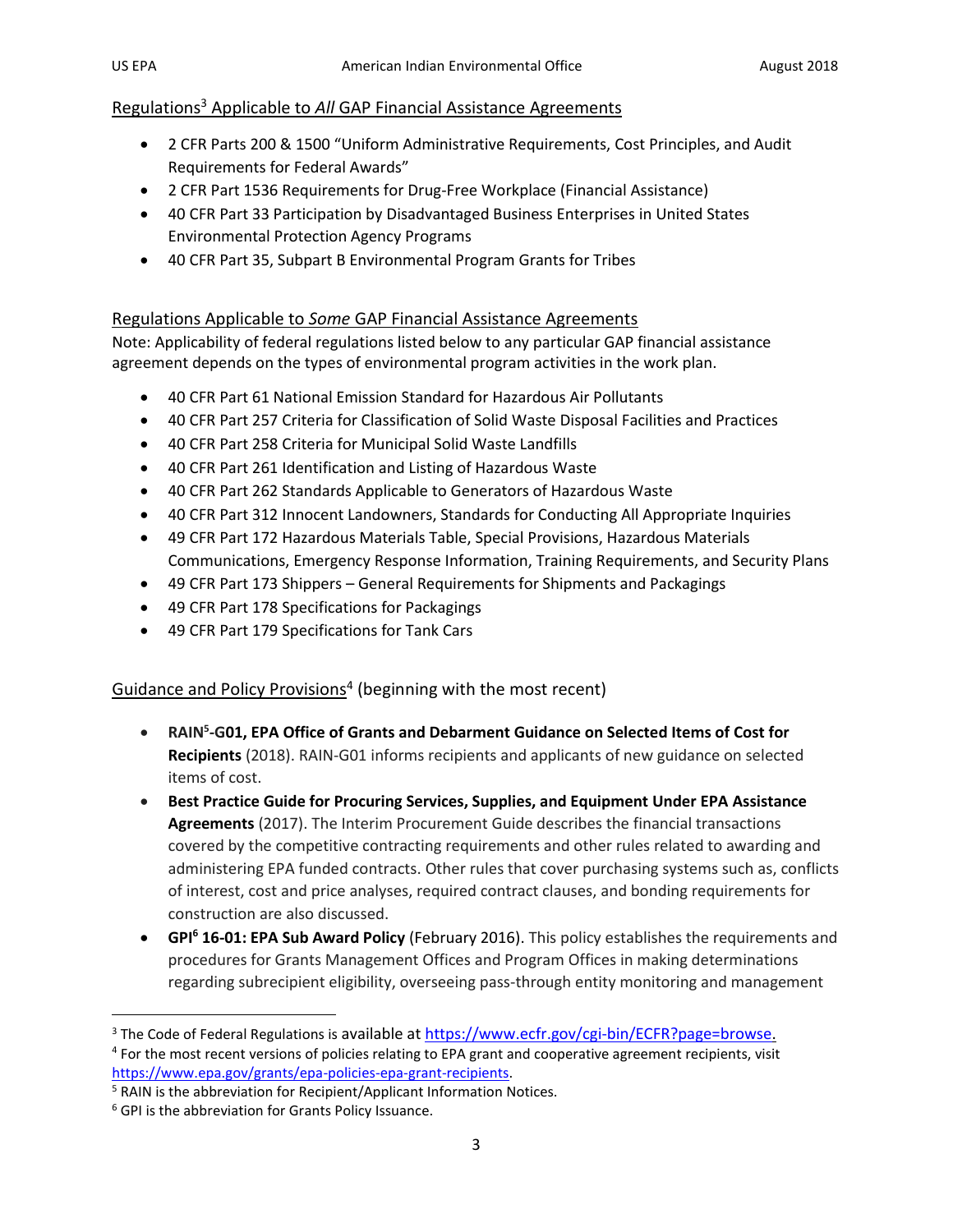of sub awards, and authorizing fixed amount sub awards under 2 CFR 200.330, section 200.331, and section 200.332.

- **GPI 15-02: EPA's Financial Assistance Conflict of Interest Policy** (September 2015). This policy is intended to prevent personal and organizational conflicts of interest in the award and administration of EPA financial assistance.
- **GPI 14-01: Electronic Submission of Initial Grant Applications** (effective February 2015). All initial applications for non-competitive assistance agreement awards submitted on or after February 17, 2015 must be submitted using Grants.gov. For a description of the process to request an exception, Applicants that have limited or no internet capacity should refer to the document available at [https://www.epa.gov/grants/exceptions-grantsgov-submission](https://www.epa.gov/grants/exceptions-grantsgov-submission-requirement)[requirement.](https://www.epa.gov/grants/exceptions-grantsgov-submission-requirement)
- **GPI 12-06: Timely Obligation, Award and Expenditure of EPA Grant Funds** (2012; Amended April 2018). This policy furthers EPA's mission of protecting human health and the environment by ensuring the timely obligation, award and expenditure of EPA grant funds.
- **GPI 13-02: Streamlining Tribal Grants Management** (November 2013). This policy provides a framework for a streamlined, consistent approach to managing grants (including cooperative agreements) awarded to tribes.
- **EPA Policy for Consultation and Coordination with Indian Tribes** (May 2011). This policy defines when and how consultation takes place, designates EPA consultation contacts to promote consistency and coordination of the process, and establishes management oversight and reporting to ensure accountability and transparency.
- **GPI 11-01: Managing Unliquidated Obligations and Ensuring Progress under EPA Assistance Agreement** (October 2010). This policy establishes procedures for managing Unliquidated Obligations (ULOs) under EPA assistance agreements, including grants, cooperative agreements and fellowships. It also includes provisions to further the timely progress of work under EPA assistance agreements.
- **Guidance and Policy for Implementation of Tribal Air Monitoring Programs** (April 2008). The purpose of this guidance is to improve the ability of tribes and EPA Regional Offices to prioritize monitoring needs, choose an appropriate level of funding for ambient air monitoring on tribal lands relative to other air management work, and ensure that monitoring funds are used effectively on chosen projects.
- **Guidance on Basic Elements of an EPA-Funded Tribal Pesticide Program** (March 2002). While this guidance's main focus is on cooperative agreements authorized under the Federal Insecticide, Fungicide, and Rodenticide Act (FIFRA), Section 23(a), it also briefly discusses other cooperative agreement funding that may be available from EPA to address tribal pesticide issues.
- **Guidance on the Use of Section 7003 of RCRA** (October 1997). This provides guidance on the use of broad and effective enforcement tools that can be used to abate conditions that may present an imminent and substantial endangerment to health or the environment.
- **EPA Policy for the Administration of Environmental Programs on Indian Reservations** (1984). EPA's formal policy specifying how it would interact with tribal governments and consider tribal interests in carrying out its programs to protect human health and the environment. This policy stresses two related themes: (1) that the Federal Government will pursue the principle of Indian "self-government" and (2) that it will work directly with Tribal Governments on a "governmentto-government" basis.